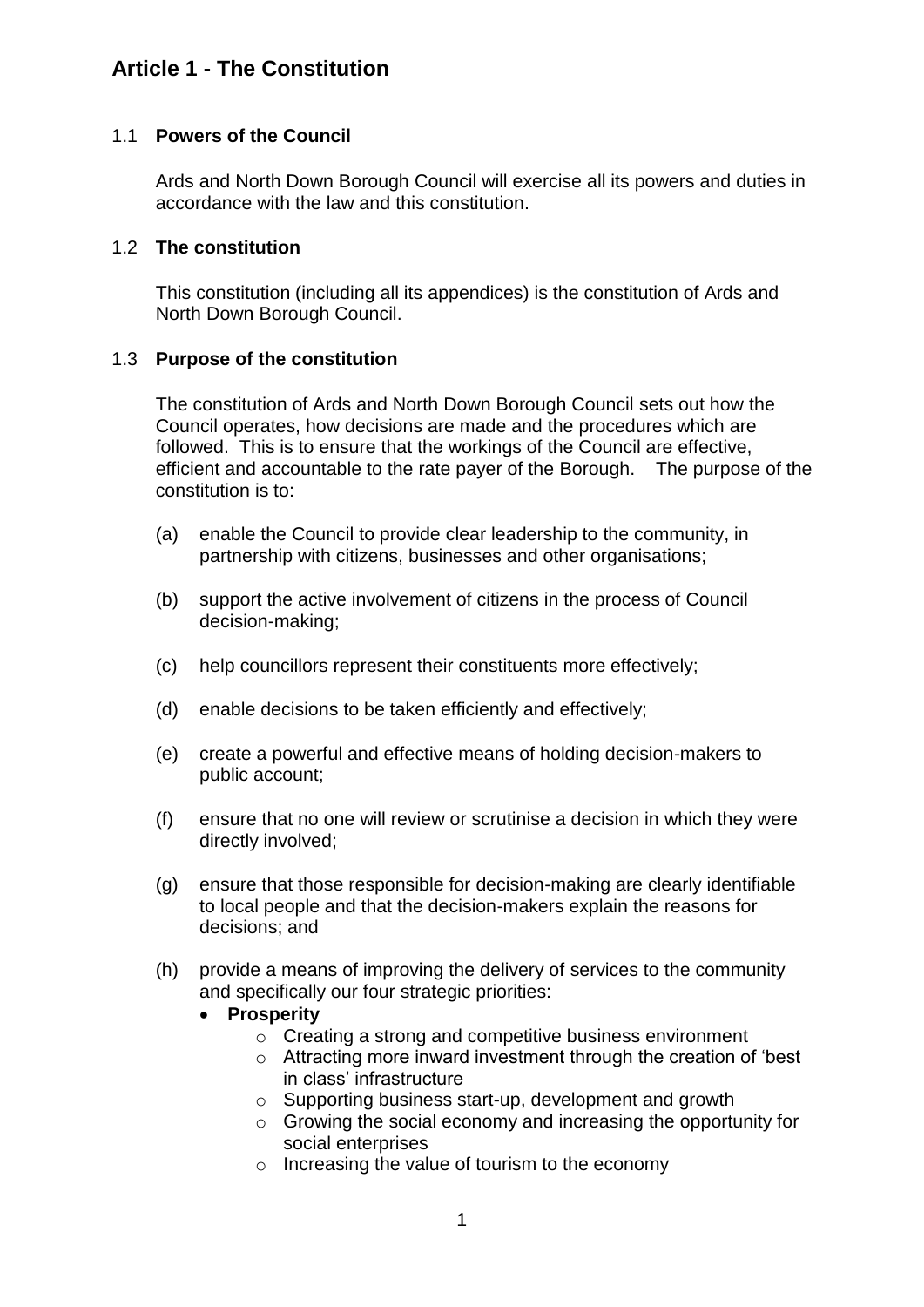# **Article 1 - The Constitution**

- $\circ$  Creating a thriving rural economy
- o Increasing employment opportunities
- **Place**
	- o Regenerating towns, villages and neighbourhoods to create vibrant and thriving places
	- o Removing dereliction and decay from towns, villages and neighbourhoods
	- $\circ$  Investing in the quality of parks, open spaces, buildings and facilities to increase their value and use
	- o Protecting, conserving and looking after the natural and built environment
	- o Celebrating and protecting the area's rich cultural heritage
	- o Creating a cleaner environment
	- o Creating a place where people choose to reuse and recycle their waste
	- o Creating a place where people feel and are safer
	- o Creating a place of which people are proud.
- **People**
	- o Creating more sustainable, self-reliant and stronger communities
	- o Greater and more positive active citizenship
	- o Greater community empowerment
	- o Creating greater social cohesion, where there is greater tolerance and respect for diversity
	- o Creating greater social integration
	- o Encouraging and supporting healthier lifestyles
	- o Reducing poverty, deprivation and disadvantage
	- o Improving connectivity and access to services particularly in isolated communities
	- o Creating greater civic pride amongst our people
	- o Giving strong civic leadership to our people
- **Performance**
	- o Delivering financial prudence through sustainable rate rises and value for money services.
	- o Developing and investing in the organisation and the potential of all its employees
	- o Directing our resources to our priorities, focussing on results and outcomes
	- o Delivering high levels of service satisfaction
	- o Delivering high quality customer focussed services that are 'best in class'
	- o Creating a 'can do' high performance culture
	- $\circ$  Working effectively as one team elected members and senior officers in partnership together
	- o Develop innovative, agile, efficient, effective services and support systems, policies and processes, embracing new technology in this process
	- o Establish and grow productive and effective partnerships with others.